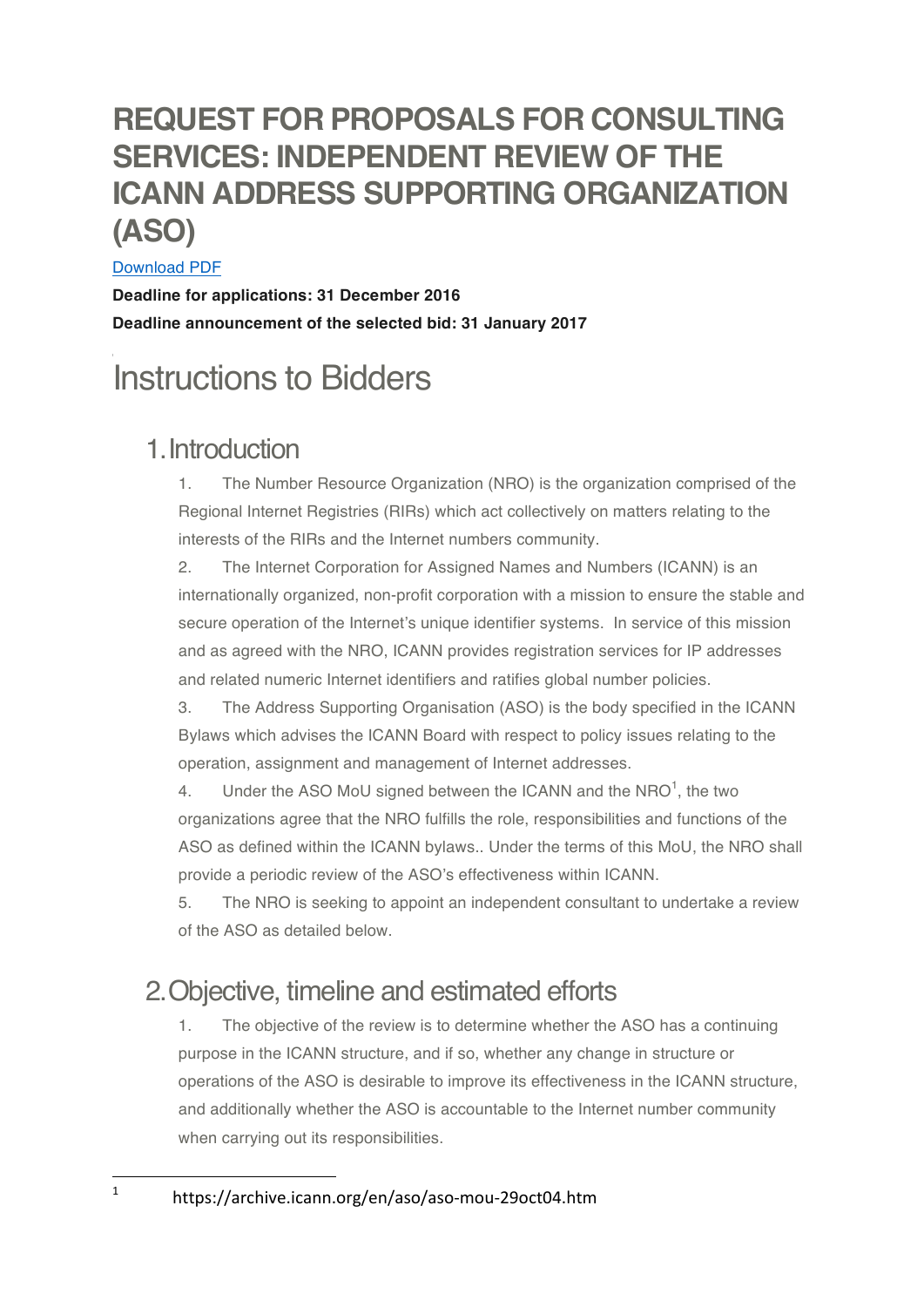2. The scope of the review shall include all functions undertaken by the ASO in support of ICANN, and in particular with regards to global number policy development and the appointment of individuals to various ICANN bodies including the ICANN Board. Additional known tasks undertaken by the ASO in support of ICANN should be included in the review (such as the development of procedures to make appointments to other ICANN bodies), any questions regarding scope of the review will be determined by the NRO Executive Committee (NRO EC).

3. The review is due to begin in 10 February 2017. While a full project timeline should be developed by applicants as an integral part of their bid, the following key milestones are anticipated:

- 1. 10 February 2017. Beginning of operations. Initial briefing.
- 2. 20 February 2 March 2017. APNIC 44, Ho Chi Minh City, Vietnam. Interviews.
- 3. 11-16 March 2017. ICANN 58 meeting, Copenhagen, Denmark. Interviews.
- 4. 2 5 April 2017. ARIN 39, New Orleans, LA, USA. Interviews.
- 5. 30 April 2017. Progress report.
- 6. 8 12 May 2017. RIPE 74, Budapest, Hungary. Interviews.
- 7. 22 26 May 2017. LACNIC 26, TBC, Brazil. Interviews.
- 8. 21 May- 2 June 2017. AFRINIC 26, Nairobi, Kenya. Interviews
- 9. 21 June 2017. Delivery of draft final report to the NRO EC
- 10. 28 June 2017. Presentation of draft final report ICANN 59, Johannesburg South Africa
- 11. 31 July 2017. Presentation of Final Report.

4. The review is expected to absorb between four and five working months over approximately six calendar months. Substantial deviations from this estimation are to be justified in the applicant's bid.

### 3.Methodology of work

1. The ASO review is expected to be largely based on qualitative analysis, and to include a data gathering, a data analysis and validation, and a final reporting phase. Different approaches can be proposed by applicants, and should be adequately justified.

2. During data gathering the contractor to be selected will be required to undertake documental analysis and a significant series of individual interviews with members of the global ICANN and RIR communities. Targeted interviewees should include a wide range of stakeholders representing a diversity of interests, sectors, geographical locations, and economic and social conditions. In order to facilitate this evidence gathering phase, the consultant to be selected will be invited to attend a series of RIR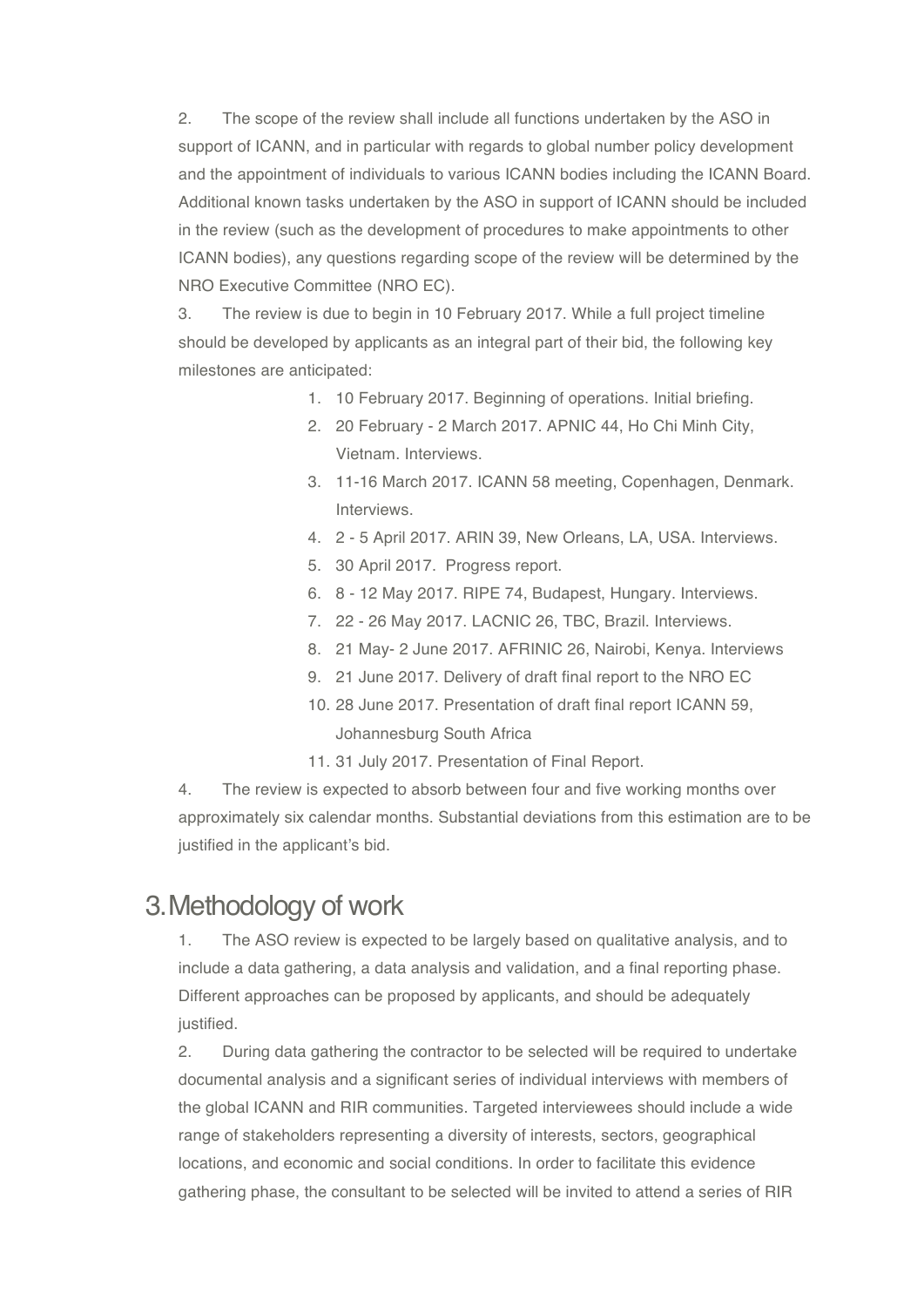and/or ICANN public meetings, where a large number of interested individuals tend to assemble, and can be interviewed face to face.

3. Further distance interviews would be directly organized by the contractor via electronic or remote means; and applicants are invited to specify in their offer the further mechanisms that they envisage to use to allow inputs during data gathering from the larger communities of interest.

4. Applicants are encouraged to propose the use of further data collection tools that they might consider appropriate as to integrate evidence, and suitable to reach a globally and culturally diverse and distributed set of stakeholders. Applicants are invited to describe in their offer the approach that they deem the most appropriate for data analysis and validation of findings and conclusions, and to describe the mechanisms that they plan to use as to involve the structure under review in validation of findings and conclusions.

### 4.Steering of the review and reporting

1. The contractor to be selected will report to the Chair of the NRO.

2. At the end of each calendar month the contractor to be selected will be required to produce a short report (one-two pages), underlining achievements against plans and, when available, early findings.

3. By the date indicated in 2.3.9 the contractor will issue a draft Final Report, containing description of findings and its full conclusions and recommendations.

4. No later than two weeks from the reception of this draft, the NRO EC will inform the contractor of its intention to either approve the report in this version, or will request it to address any specific concerns before its approval. In this last case, the contractor will be given not less than two weeks to address the concerns raised by the NRO EC.

### 5.Format of the offers

1. Interested consultants and consulting firms are invited to submit their offer for the present ASO review. In order to allow comparison of the different offers that will be received, the NRO invites applicants to structure their bid as follows:

Section 1 – Understanding of the assignment. Applicants are invited to describe their own comprehension of the work to be carried out, including their understanding of the Internet numbers community, ICANN's function in supporting the Internet numbers community, and the ASO role and responsibilities within ICANN.

Section 2 – Qualification of the bidding organization and of the key experts proposed to conduct the assignment. Applicants are requested to describe their qualification to carry out the ASO review, providing precise description and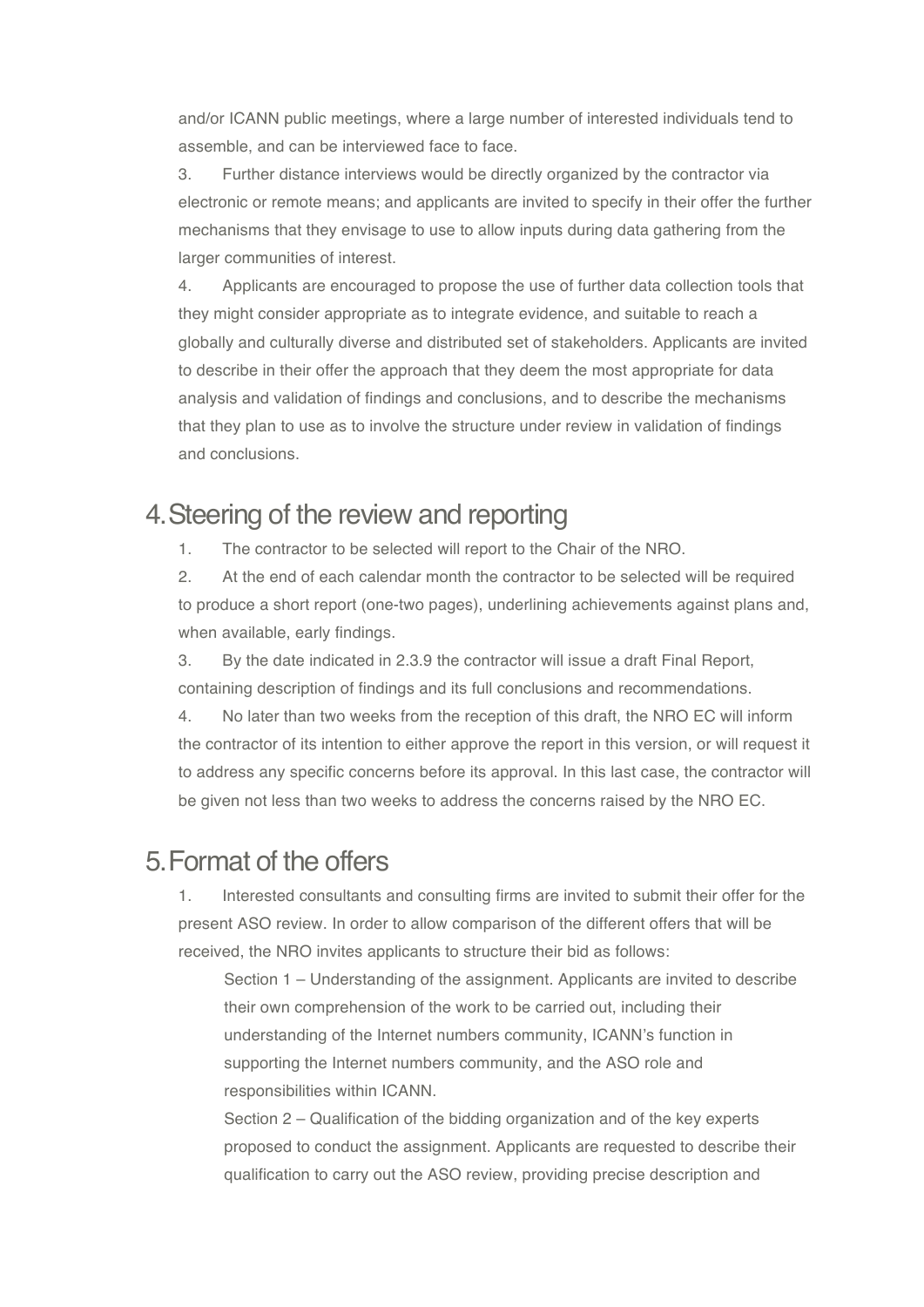reference to their experience in assessing effectiveness and performances of national and international organizations; in reviewing structures and processes involving a globally diverse and distributed set of stakeholders; and in offering advice to guide processes of organizational change. Relevant research conducted and publications, if any, should also be included; Section 3 – Methodology of work and tools. The applicants will describe in this section their methodological approach to the review of ASO, with indication of selected tools and expected efforts (in working days) per each phase of the review. A detailed time plan will ideally complete the section. Section 4 – Financial offer. Criteria for the formulation of the financial offer can be found in following section 7 Annex: full CVs of key staff / consultants proposed to conduct the Review,

proving the suitability for the proposed work of all the selected experts (max length of each CV: 3 pages). Role to be played by each individual expert has to be specified.

2. Bids for this assignment may be submitted by consulting firms, networks of individual consultants and consortia of consulting firms. Bids submitted by networks of individual consultants, and consortia of consulting firms shall clearly identify a consortium leader, holding all responsibilities towards the NRO EC for the correct fulfillment of all the contractual obligations resulting in the eventuality of a contract awarding.

### 6.Contract Compliance

Applicants should warrant that they are willing to operate under a nondisclosure agreement.

## 7.Formulation of the financial offer

1. Financial figures shall be expressed in US Dollars.

2. The financial offer is to be formulated as an overall lump sum of the consulting fees requested for the carrying out of the full assignment. An approximate estimation of the working days needed to conduct the assignment shall be provided, as well. Consulting fees shall include direct costs such as communication, consumables, use of computer equipment and other minor expenses.

3. The NRO will furthermore reimburse the contractor the following costs, which are not to be included in the applicants' financial offer:

• Return travels of two members of the consulting team to participate in defined meetings, as approved; planned travels shall be taken in economy class.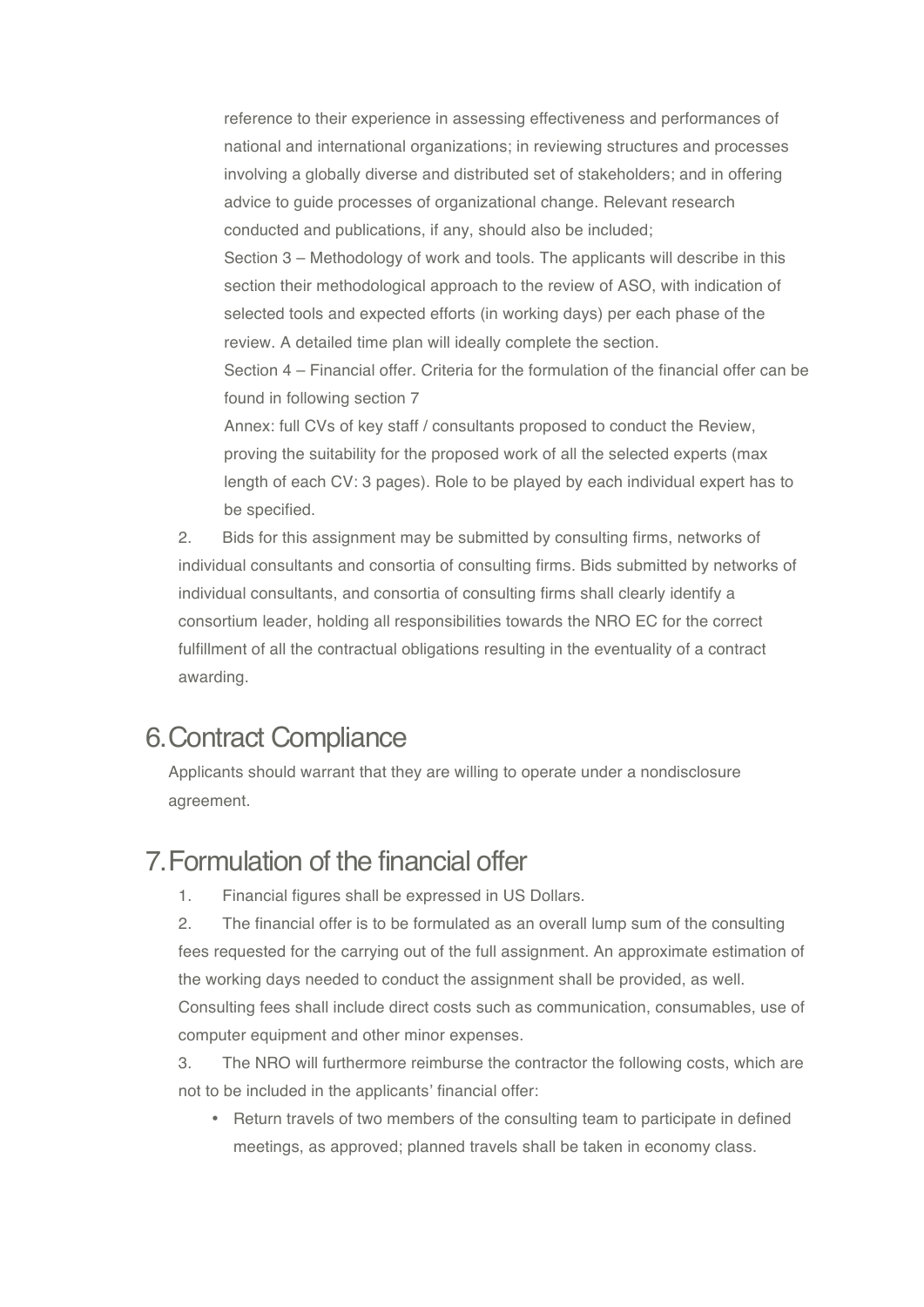- Hotel (pre-paid by the NRO) and full meal costs for the participation to the meetings.
- Further reasonable travel expenses, if deemed necessary for the fulfillment of the assignment, provided that they will be approved in advance in writing by the NRO EC.

# 8.Requests for clarification and contacts during the bidding period

1. Requests for clarification can be addressed until 31 December, 2016 only to the Chair of the NRO (chair [at] nro [dot] net). Requests for clarification and their answers will be made anonymous and published at the NRO webpage [www.nro.net] in order to ensure equal treatment of all bidders.

2. Any other direct contact with RIRs or ICANN staff during the bidding period, related to the present Request for Proposal is strongly and expressly discouraged, will not be answered and might lead to disqualification of the bidder.

# 9.Proposal assessment – awarding of the contract

1. Proposals will be assessed by the NRO EC with the use of the assessment grid enclosed as Annex-1 to the present document.

2. Each members of the NRO EC will score each proposal received, and a final average grid will be produced for each proposal, accompanied by a note resuming verified references of the three bidders scoring with the highest marks.

3. At the end of the evaluation process the NRO EC will publish the proposal of the winner bid and the names of all bidders.

4. Deadline for selection of the winner bid is 31 January 2017.

# 10. Deadline for the submission of the offers and their validity

1. In order to be considered valid, offers shall be sent by 31 December 2016 to the chair of the NRO at chair [at] nro [dot] net in Adobe pdf format. A confirmation email will be sent for each proposal received before the expiring of the deadline.

2. Offers sent in observance of the present Request for Proposals shall remain valid for a period of six months after the deadline mentioned in previous Chapter